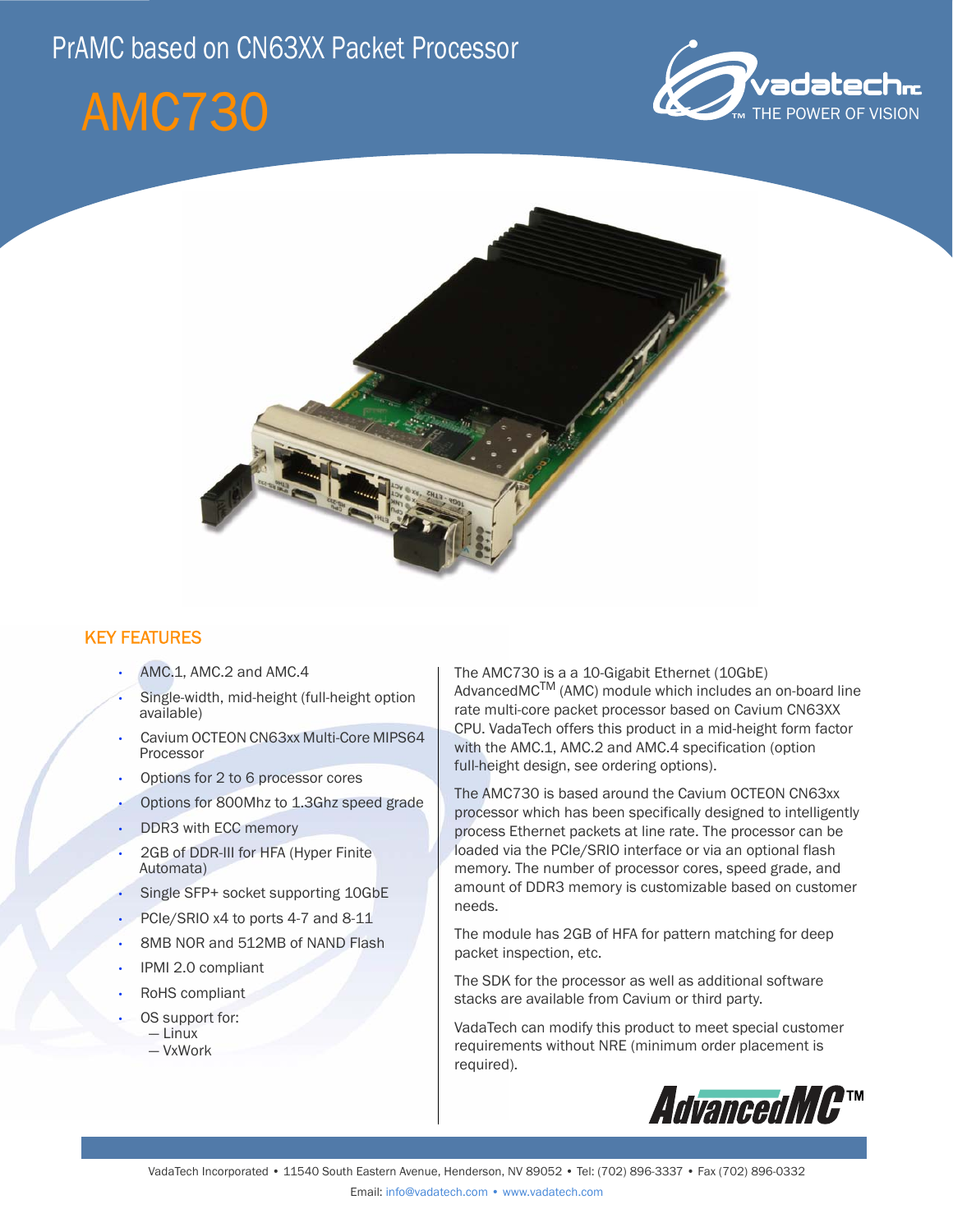### **SPECIFICATIONS**

| <b>Architecture</b>         |                                                                                                                                                                                                                   |                                                                                    |  |  |  |  |
|-----------------------------|-------------------------------------------------------------------------------------------------------------------------------------------------------------------------------------------------------------------|------------------------------------------------------------------------------------|--|--|--|--|
|                             | <b>Dimensions</b>                                                                                                                                                                                                 | Mid-Height (Full-Height option)                                                    |  |  |  |  |
| Physical                    |                                                                                                                                                                                                                   | Width: 2.89 in. (73.5 mm)                                                          |  |  |  |  |
|                             |                                                                                                                                                                                                                   | Depth: 7.11 in. (180.6 mm)                                                         |  |  |  |  |
| <b>Type</b>                 | AMC 10 GbE                                                                                                                                                                                                        | PrAMC based on CN63XX                                                              |  |  |  |  |
| <b>Standards</b>            |                                                                                                                                                                                                                   |                                                                                    |  |  |  |  |
| <b>AMC</b>                  | <b>Type</b>                                                                                                                                                                                                       | AMC.1, AMC.2 and AMC.4                                                             |  |  |  |  |
| <b>Module Management</b>    | <b>IPMI</b>                                                                                                                                                                                                       | <b>IPMI Version 2.0</b>                                                            |  |  |  |  |
| PCle/SRIO                   | Lanes                                                                                                                                                                                                             | x4 on ports 4-7 and x4 on ports 8-11                                               |  |  |  |  |
| <b>Configuration</b>        |                                                                                                                                                                                                                   |                                                                                    |  |  |  |  |
| Power                       | <b>AMC730</b>                                                                                                                                                                                                     | ~20W (CPU Dependent)                                                               |  |  |  |  |
| Environmental               | Temperature                                                                                                                                                                                                       | Operating Temperature: 0° to 60° C                                                 |  |  |  |  |
|                             |                                                                                                                                                                                                                   | Storage Temperature: -40° to +90° C                                                |  |  |  |  |
|                             | Vibration                                                                                                                                                                                                         | 1G, 5-500Hz each axis                                                              |  |  |  |  |
|                             | <b>Shock</b>                                                                                                                                                                                                      | 30Gs each axis                                                                     |  |  |  |  |
|                             | <b>Relative Humidity</b>                                                                                                                                                                                          | 5 to 95 percent, non-condensing                                                    |  |  |  |  |
| <b>Front Panel</b>          | <b>Interface Connectors</b>                                                                                                                                                                                       | Single SFP+, Dual RJ-45. dual micro USB connectors for USB and RS-232, IPMI RS-232 |  |  |  |  |
|                             | <b>LEDs</b>                                                                                                                                                                                                       | <b>IPMI Management Control</b>                                                     |  |  |  |  |
|                             |                                                                                                                                                                                                                   | Activity/Link and two user defined                                                 |  |  |  |  |
|                             | Mechanical                                                                                                                                                                                                        | <b>Hot Swap Ejector Handle</b>                                                     |  |  |  |  |
| Software Support            | <b>Operating Systems</b>                                                                                                                                                                                          | Linux and VxWorks                                                                  |  |  |  |  |
| <b>Other</b>                |                                                                                                                                                                                                                   |                                                                                    |  |  |  |  |
| <b>MTBF</b>                 | MIL Handbook 217-F >TBD                                                                                                                                                                                           |                                                                                    |  |  |  |  |
| <b>Certifications</b>       | Designed to meet FCC, CE and UL certifications where applicable                                                                                                                                                   |                                                                                    |  |  |  |  |
| <b>Standards</b>            | VadaTech is certified to both the ISO9001:2000 and AS9100B:2004 standards                                                                                                                                         |                                                                                    |  |  |  |  |
| Compliance                  | RoHS and NEBS                                                                                                                                                                                                     |                                                                                    |  |  |  |  |
| Warranty                    | Two (2) years                                                                                                                                                                                                     |                                                                                    |  |  |  |  |
| <b>Trademarks and Logos</b> | The VadaTech logo is a registered trademark of VadaTech, Inc. Other registered trademarks are the property of their                                                                                               |                                                                                    |  |  |  |  |
|                             | respective owners. AdvancedMC™ and the AdvancedTCA <sup>TM</sup> logo are trademarks of the PCI Industrial Computers<br>Manufacturers Group. All rights reserved. Specification subject to change without notice. |                                                                                    |  |  |  |  |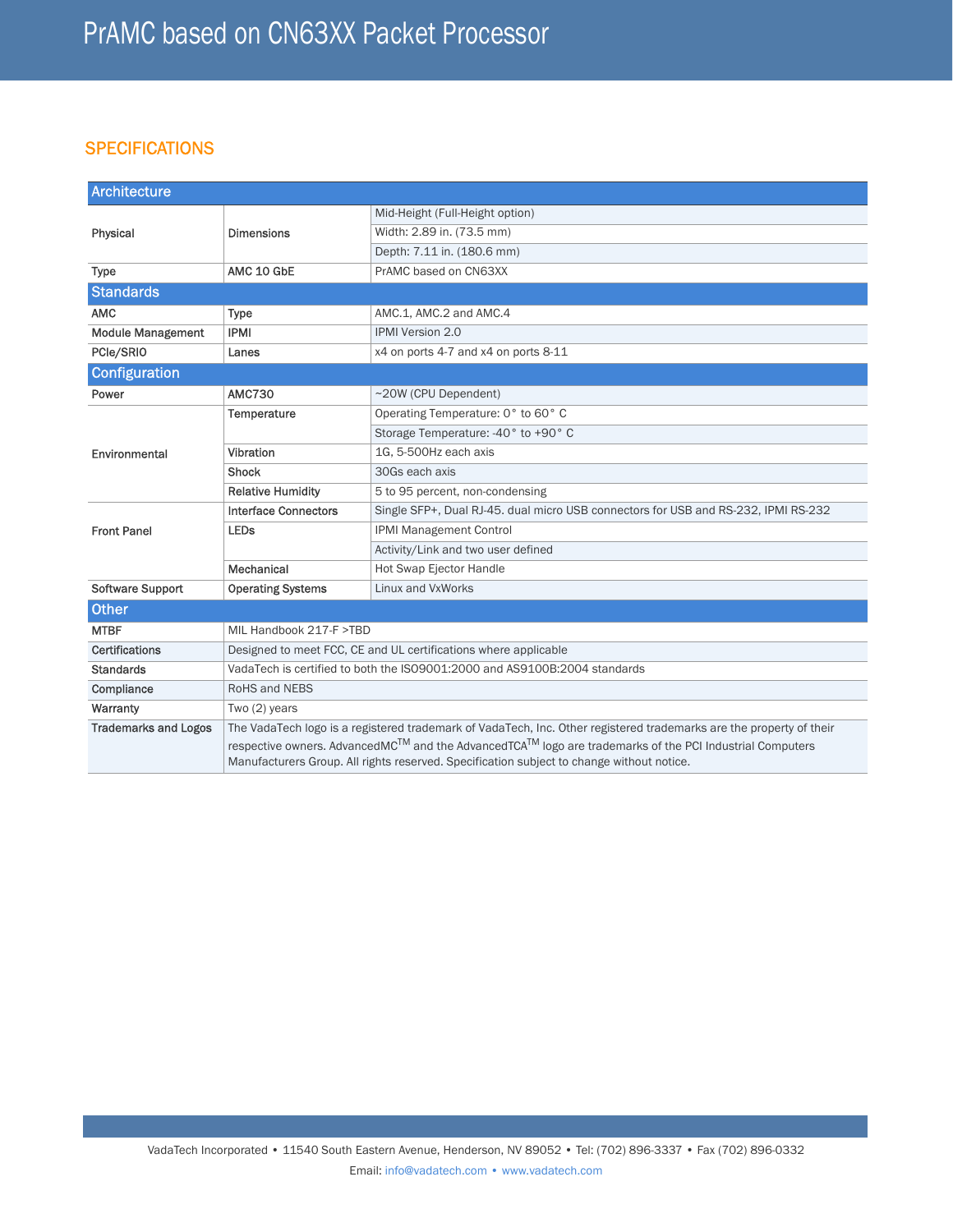

FIGURE 1. AMC730 Functional Block Diagram



FIGURE 2. AMC730 Front Panel